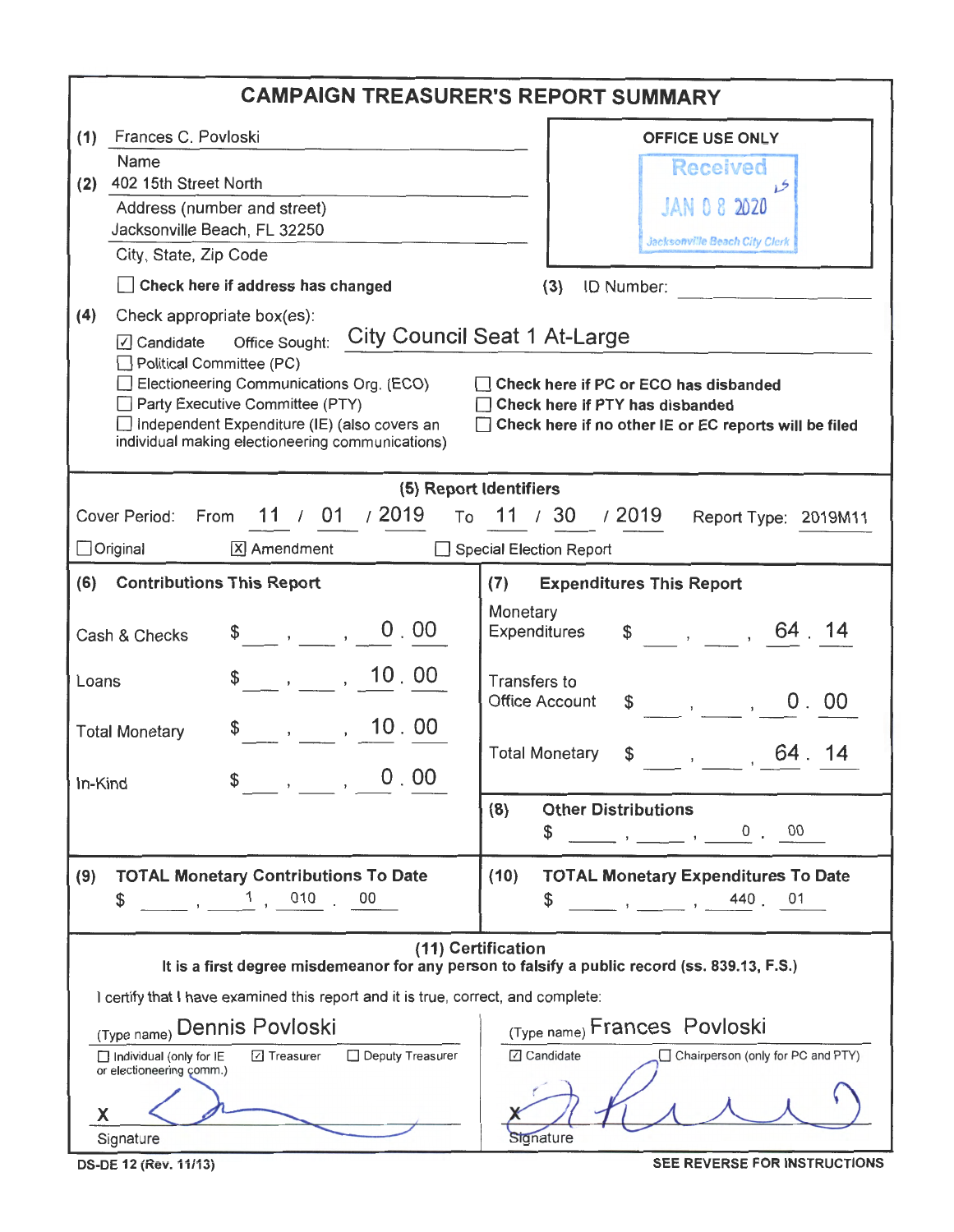## CAMPAIGN TREASURER'S REPORT - ITEMIZED CONTRIBUTIONS

| (1) Name Frances C. Povloski              |                                                                                                                                                                    |           |                                    |                     | (2) I.D. Number                              |           |                   |
|-------------------------------------------|--------------------------------------------------------------------------------------------------------------------------------------------------------------------|-----------|------------------------------------|---------------------|----------------------------------------------|-----------|-------------------|
|                                           | (3) Cover Period $\frac{11}{1}$ / $\frac{01}{1}$ / $\frac{19}{1}$ through $\frac{11}{1}$ / $\frac{30}{1}$ / $\frac{19}{1}$ (4) Page $\frac{1}{1}$ of $\frac{1}{1}$ |           |                                    |                     |                                              |           |                   |
| (5)<br>Date<br>(6)<br>Sequence            | (7)<br>Full Name<br>(Last, Suffix, First, Middle)<br>Street Address &                                                                                              |           | (8)<br>Contributor                 | (9)<br>Contribution | (10)<br>In-kind                              | (11)      | (12)              |
| Number<br>11 / 05 / 2019<br>2019-11-C0001 | City, State, Zip Code<br>Frances C. Povloski<br>402 15th Street N.<br>Jacksonville Beach,<br>FL 32250                                                              | Type<br>S | Occupation<br>Financial<br>Advisor | Type<br>Loan        | Description                                  | Amendment | Amount<br>\$10.00 |
| $\sqrt{2}$                                |                                                                                                                                                                    |           |                                    |                     |                                              |           |                   |
| $\sqrt{1}$                                |                                                                                                                                                                    |           |                                    |                     |                                              |           |                   |
| $\sqrt{2}$                                |                                                                                                                                                                    |           |                                    |                     |                                              |           |                   |
|                                           |                                                                                                                                                                    |           |                                    |                     |                                              |           |                   |
|                                           |                                                                                                                                                                    |           |                                    |                     |                                              |           |                   |
|                                           |                                                                                                                                                                    |           |                                    |                     |                                              |           |                   |
| DS-DE 13 (Rev. 11/13)                     |                                                                                                                                                                    |           |                                    |                     | SEE REVERSE FOR INSTRUCTIONS AND CODE VALUES |           |                   |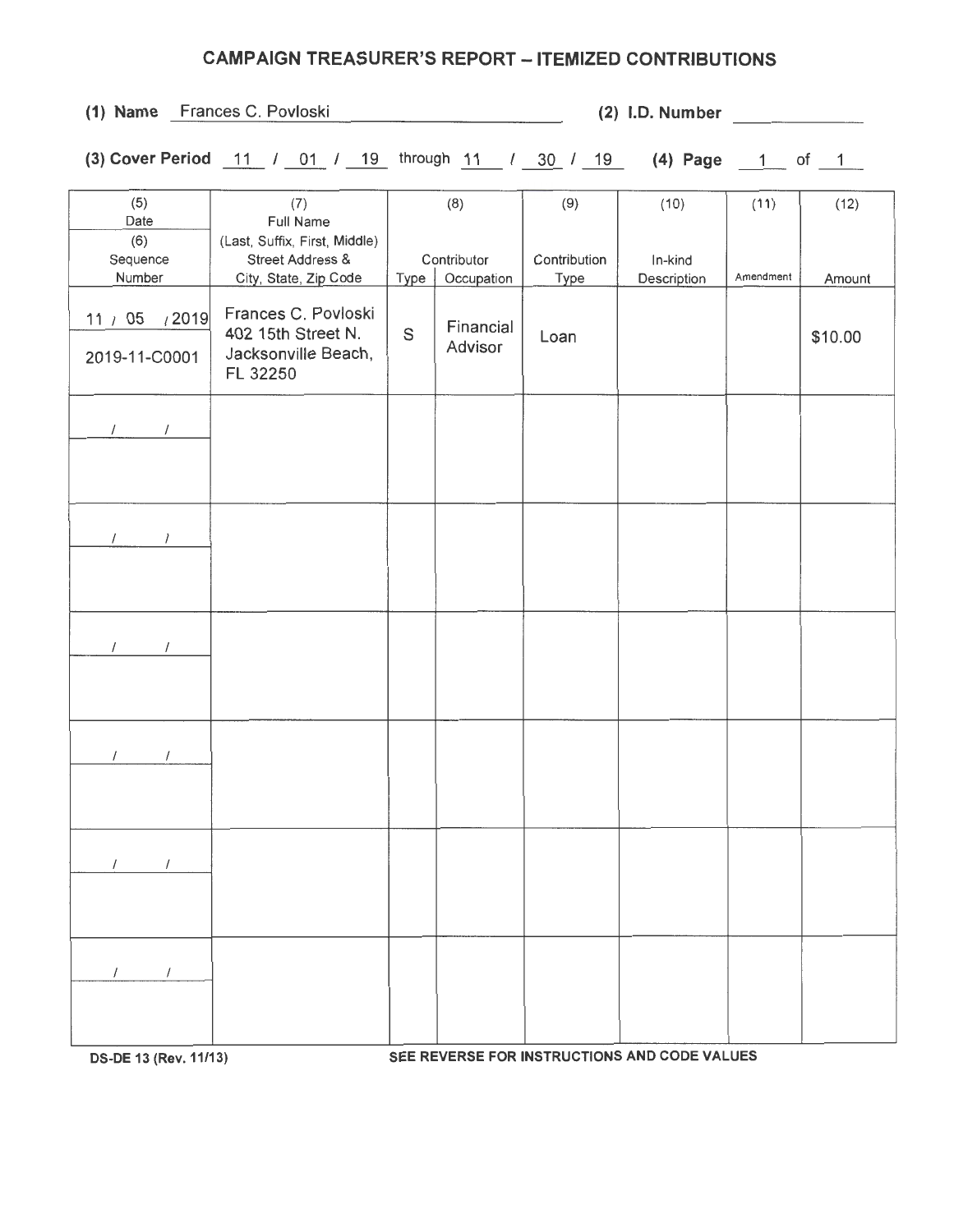**CAMPAIGN TREASURER'S REPORT - ITEMIZED EXPENDITURES** 

(1) Name Frances C. Povloski (2) 1.0. Number 2011

|                                                 | (3) 11 / 01 / 19 through 11 / 30 / 19                                                                                         |                                                                                         | (4) Page $1$ of $1$                      |                   | $\mathbf{1}$   |
|-------------------------------------------------|-------------------------------------------------------------------------------------------------------------------------------|-----------------------------------------------------------------------------------------|------------------------------------------|-------------------|----------------|
| (5)<br>Date<br>(6)<br>Sequence<br><b>Number</b> | $\overline{(7)}$<br><b>Full Name</b><br>(Last, Suffix, First, Middle)<br><b>Street Address &amp;</b><br>City, State, Zip Code | $\overline{(8)}$<br>Purpose<br>(add office sought if<br>contribution to a<br>candidate) | (9)<br><b>Expenditure</b><br><b>Type</b> | (10)<br>Amendment | (11)<br>Amount |
| 11/05/19<br>2019-11-E0001                       | www.paypal.com<br><b>Corporate Headquarters</b><br>2211 North First Street<br>San Jose, CA 95131                              | Website for<br>collecting<br>campaign<br>contribution                                   | CAN                                      |                   | \$0.59         |
| 11 / 07 / 19<br>2019-11-E0002                   | Office Depot<br>1954 3rd Street South<br>Jacksonville Beach, FL 32250                                                         | Printing<br>Handouts for<br><b>Meeting Event</b>                                        | CAN                                      |                   | \$32.53        |
| 11/12/19<br>2019-11-E0003                       | <b>Staples</b><br>4106 3rd Street South<br>Jacksonville Beach, FL 32250                                                       | Printing<br>Handouts for<br>Meeting Event                                               | CAN                                      |                   | \$31.02        |
|                                                 |                                                                                                                               |                                                                                         |                                          |                   |                |
|                                                 |                                                                                                                               |                                                                                         |                                          |                   |                |
|                                                 |                                                                                                                               |                                                                                         |                                          |                   |                |
|                                                 |                                                                                                                               |                                                                                         |                                          |                   |                |
|                                                 |                                                                                                                               |                                                                                         |                                          |                   |                |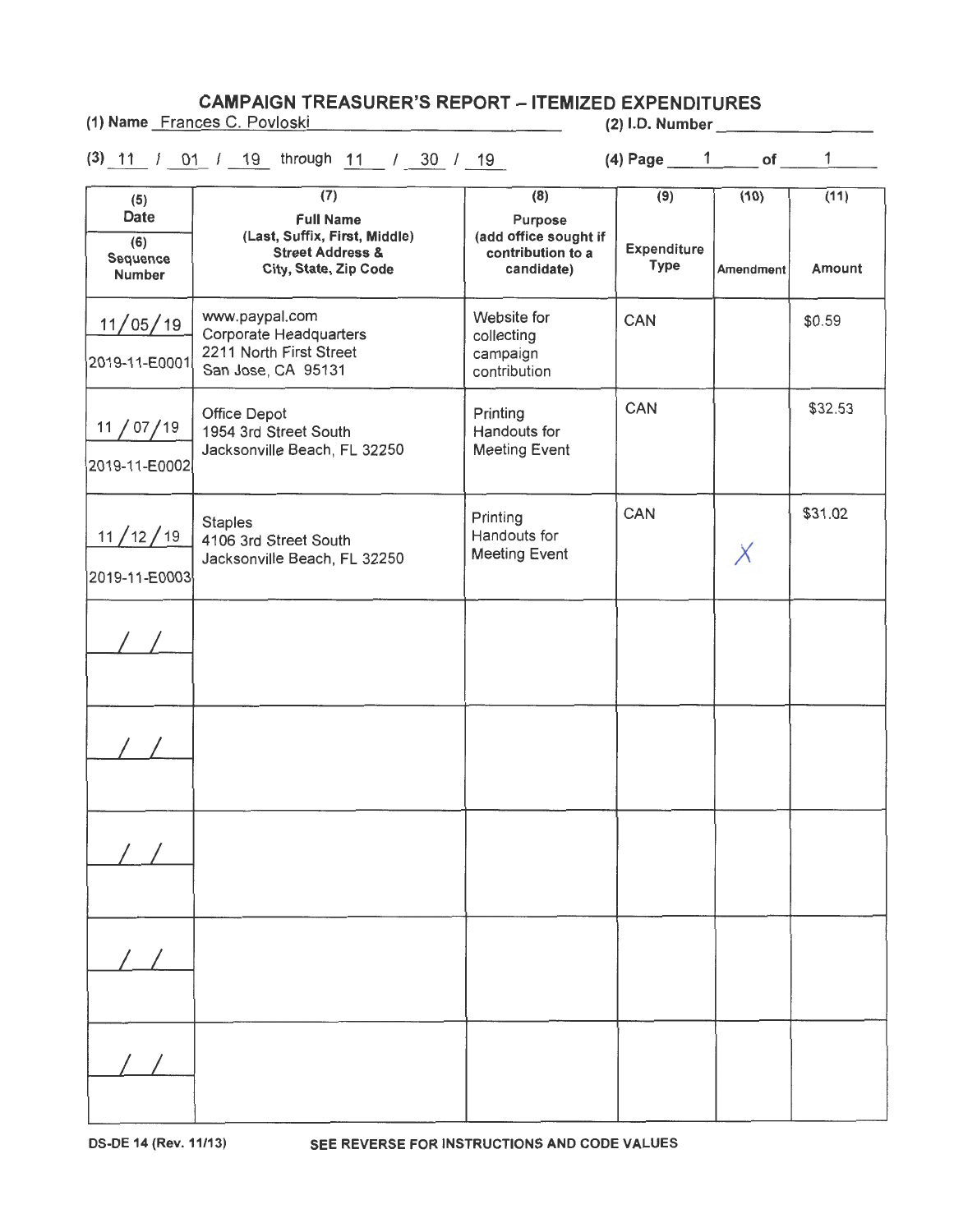|                                                                                                                                                                                                                                                                                                                                                                                                                                                                               | <b>CAMPAIGN TREASURER'S REPORT SUMMARY</b>                                                                          |  |  |  |  |  |  |
|-------------------------------------------------------------------------------------------------------------------------------------------------------------------------------------------------------------------------------------------------------------------------------------------------------------------------------------------------------------------------------------------------------------------------------------------------------------------------------|---------------------------------------------------------------------------------------------------------------------|--|--|--|--|--|--|
| Frances C. Povloski<br>(1)                                                                                                                                                                                                                                                                                                                                                                                                                                                    | <b>OFFICE USE ONLY</b>                                                                                              |  |  |  |  |  |  |
| Name<br>REGEIVED                                                                                                                                                                                                                                                                                                                                                                                                                                                              |                                                                                                                     |  |  |  |  |  |  |
| 402 15th Street North<br>(2)                                                                                                                                                                                                                                                                                                                                                                                                                                                  | <b>DEC 0 9 2019</b>                                                                                                 |  |  |  |  |  |  |
| Address (number and street)<br>Jacksonville Beach, FL 32250                                                                                                                                                                                                                                                                                                                                                                                                                   |                                                                                                                     |  |  |  |  |  |  |
| City, State, Zip Code                                                                                                                                                                                                                                                                                                                                                                                                                                                         | <b>COJB City Clerk</b>                                                                                              |  |  |  |  |  |  |
| Check here if address has changed                                                                                                                                                                                                                                                                                                                                                                                                                                             | (3)<br><b>ID Number:</b>                                                                                            |  |  |  |  |  |  |
| (4)<br>Check appropriate box(es):<br><b>City Council Seat 1 At-Large</b><br>$\sqrt{ }$ Candidate<br>Office Sought:<br>Political Committee (PC)<br>Electioneering Communications Org. (ECO)<br>Check here if PC or ECO has disbanded<br>Party Executive Committee (PTY)<br>Check here if PTY has disbanded<br>$\Box$ Independent Expenditure (IE) (also covers an<br>Check here if no other IE or EC reports will be filed<br>individual making electioneering communications) |                                                                                                                     |  |  |  |  |  |  |
|                                                                                                                                                                                                                                                                                                                                                                                                                                                                               | (5) Report Identifiers                                                                                              |  |  |  |  |  |  |
| 11 / 01 / 2019<br>Cover Period: From                                                                                                                                                                                                                                                                                                                                                                                                                                          | To 11 / 30 / 2019<br>Report Type: 2019M11                                                                           |  |  |  |  |  |  |
| $\boxed{\angle}$ Original<br>$\Box$ Amendment                                                                                                                                                                                                                                                                                                                                                                                                                                 | Special Election Report                                                                                             |  |  |  |  |  |  |
| (6)<br><b>Contributions This Report</b>                                                                                                                                                                                                                                                                                                                                                                                                                                       | (7)<br><b>Expenditures This Report</b>                                                                              |  |  |  |  |  |  |
| 0.00<br>Cash & Checks                                                                                                                                                                                                                                                                                                                                                                                                                                                         | Monetary<br>$\frac{1}{2}$ , , 64 14<br><b>Expenditures</b>                                                          |  |  |  |  |  |  |
| $\frac{1}{2}$ , , 10.00<br>Loans                                                                                                                                                                                                                                                                                                                                                                                                                                              | <b>Transfers to</b><br><b>Office Account</b><br>00<br>0 <sub>1</sub><br>$\mathbb{S}$<br>$\mathbf{y} = \mathbf{y}$   |  |  |  |  |  |  |
| $\sim$ , , , , , , , 00<br>\$<br><b>Total Monetary</b>                                                                                                                                                                                                                                                                                                                                                                                                                        | Total Monetary<br>64.                                                                                               |  |  |  |  |  |  |
| $\sim$ , , , , , , 0 , 00<br>$\mathcal{L}$<br>In-Kind                                                                                                                                                                                                                                                                                                                                                                                                                         | <b>Other Distributions</b><br>(8)<br>\$                                                                             |  |  |  |  |  |  |
| <b>TOTAL Monetary Contributions To Date</b><br>(9)<br>010<br>00 <sub>o</sub><br>\$                                                                                                                                                                                                                                                                                                                                                                                            | <b>TOTAL Monetary Expenditures To Date</b><br>(10)<br>440<br>01<br>S                                                |  |  |  |  |  |  |
|                                                                                                                                                                                                                                                                                                                                                                                                                                                                               | (11) Certification<br>It is a first degree misdemeanor for any person to falsify a public record (ss. 839.13, F.S.) |  |  |  |  |  |  |
| I certify that I have examined this report and it is true, correct, and complete:                                                                                                                                                                                                                                                                                                                                                                                             |                                                                                                                     |  |  |  |  |  |  |
| (Type name) Dennis Povloski                                                                                                                                                                                                                                                                                                                                                                                                                                                   | (Type name) Frances Povloski                                                                                        |  |  |  |  |  |  |
| □ Deputy Treasurer<br>Individual (only for IE<br>□ Treasurer<br>or electioneering somm.)                                                                                                                                                                                                                                                                                                                                                                                      | □ Candidate<br>□ Chairperson (only for PC and PTY)                                                                  |  |  |  |  |  |  |
| Χ                                                                                                                                                                                                                                                                                                                                                                                                                                                                             | х                                                                                                                   |  |  |  |  |  |  |
| Signature                                                                                                                                                                                                                                                                                                                                                                                                                                                                     | Signature                                                                                                           |  |  |  |  |  |  |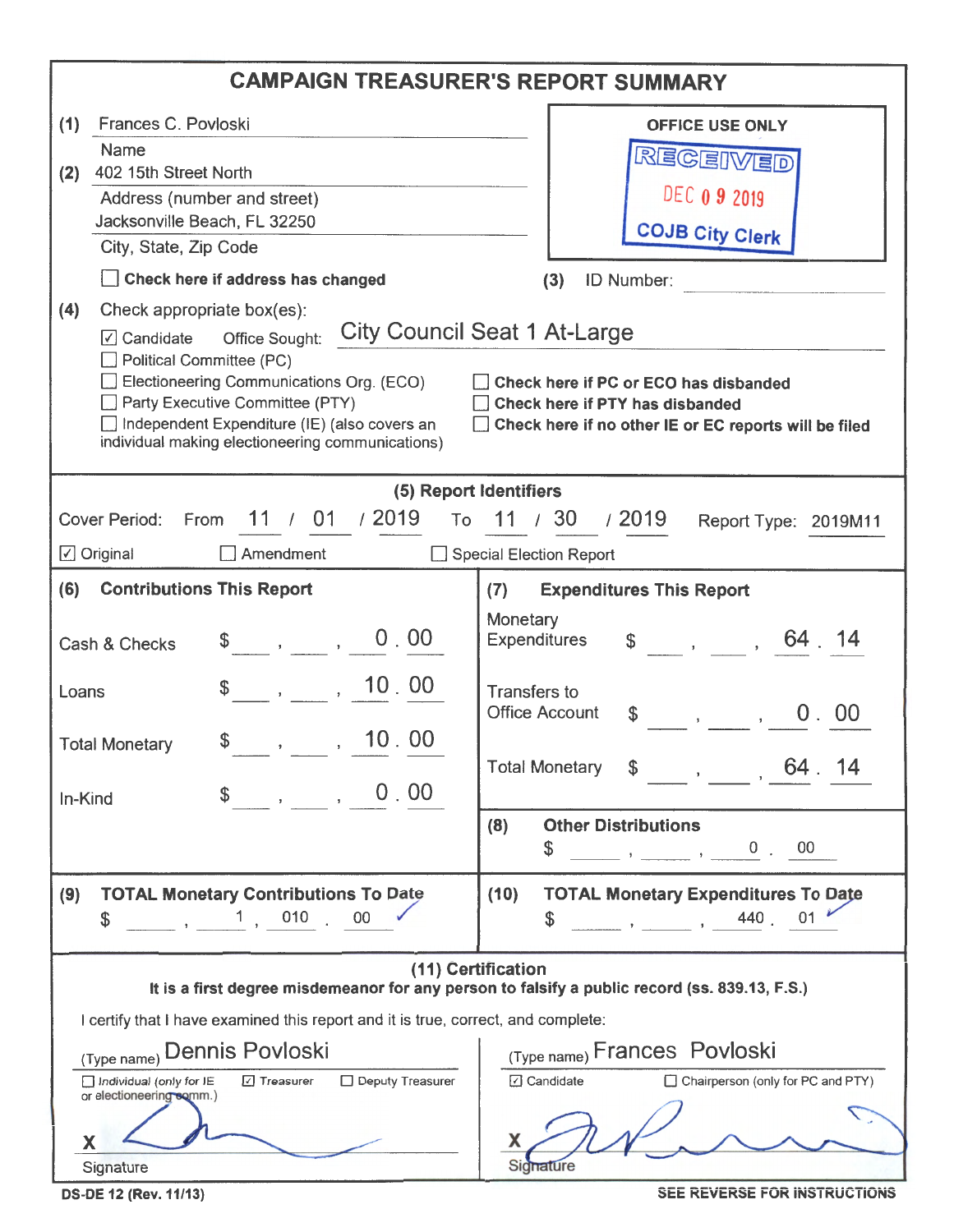## **CAMPAIGN TREASURER'S REPORT-ITEMIZED CONTRIBUTIONS**

**(1) Name** Frances C. Povloski **(2) 1.0. Number** 

**(3) Cover Period** 11 / 01 / 19 through 11 / 30 / 19 **(4) Page** 1 of 1

| (5)             | (7)                           |             | (8)         | (9)          | (10)        | (11)      | (12)    |
|-----------------|-------------------------------|-------------|-------------|--------------|-------------|-----------|---------|
| Date            | <b>Full Name</b>              |             |             |              |             |           |         |
| (6)             | (Last, Suffix, First, Middle) |             |             |              |             |           |         |
| Sequence        | <b>Street Address &amp;</b>   |             | Contributor | Contribution | In-kind     |           |         |
| Number          | City, State, Zip Code         | Type        | Occupation  | Type         | Description | Amendment | Amount  |
|                 | Frances C. Povloski           |             |             |              |             |           |         |
| 11 / 05 $/2019$ | 402 15th Street N.            | $\mathbb S$ | Financial   |              |             |           |         |
|                 | Jacksonville Beach,           |             | Advisor     | Loan         |             |           | \$10.00 |
| 2019-11-C0001   | FL 32250                      |             |             |              |             |           |         |
|                 |                               |             |             |              |             |           |         |
|                 |                               |             |             |              |             |           |         |
| $\sqrt{2}$      |                               |             |             |              |             |           |         |
|                 |                               |             |             |              |             |           |         |
|                 |                               |             |             |              |             |           |         |
|                 |                               |             |             |              |             |           |         |
|                 |                               |             |             |              |             |           |         |
| $\prime$        |                               |             |             |              |             |           |         |
|                 |                               |             |             |              |             |           |         |
|                 |                               |             |             |              |             |           |         |
|                 |                               |             |             |              |             |           |         |
|                 |                               |             |             |              |             |           |         |
|                 |                               |             |             |              |             |           |         |
| $\sqrt{ }$      |                               |             |             |              |             |           |         |
|                 |                               |             |             |              |             |           |         |
|                 |                               |             |             |              |             |           |         |
|                 |                               |             |             |              |             |           |         |
|                 |                               |             |             |              |             |           |         |
| $\prime$        |                               |             |             |              |             |           |         |
|                 |                               |             |             |              |             |           |         |
|                 |                               |             |             |              |             |           |         |
|                 |                               |             |             |              |             |           |         |
|                 |                               |             |             |              |             |           |         |
|                 |                               |             |             |              |             |           |         |
|                 |                               |             |             |              |             |           |         |
|                 |                               |             |             |              |             |           |         |
|                 |                               |             |             |              |             |           |         |
|                 |                               |             |             |              |             |           |         |
| $\prime$        |                               |             |             |              |             |           |         |
|                 |                               |             |             |              |             |           |         |
|                 |                               |             |             |              |             |           |         |
|                 |                               |             |             |              |             |           |         |
|                 |                               |             |             |              |             |           |         |

**OS-DE 13 (Rev.11/13) SEE REVERSE FOR INSTRUCTIONS AND CODE VALUES**